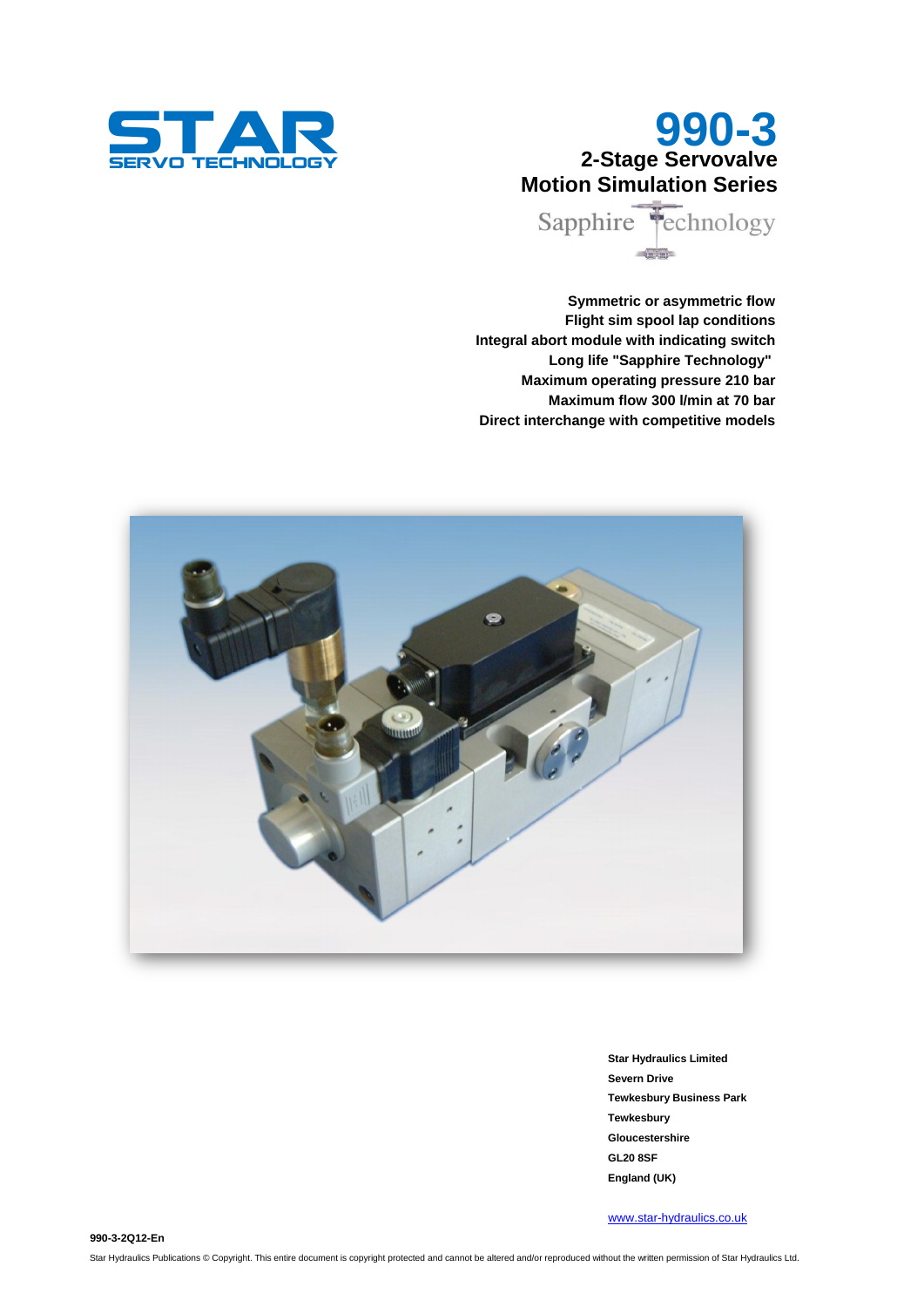#### **Technical Data**

| Nominal flow ratings at 70 bar ∆p          | 300 l/min                            |  |  |
|--------------------------------------------|--------------------------------------|--|--|
| <b>Hysteresis</b>                          | ≤ 4.0%                               |  |  |
| <b>Threshold</b>                           | $\leq 1.5\%$                         |  |  |
| <b>Null shift</b>                          | $\leq 2\%$                           |  |  |
| Internal leakage at 140 bar supply         | $\leq 9.0$ I/min                     |  |  |
| Mass                                       | 9.9 kg                               |  |  |
| Seal material / shore hardness             | NBR, FPM                             |  |  |
| Temperature range (fluid)                  | -20 to 85 °C                         |  |  |
| <b>External leakage</b>                    | zero                                 |  |  |
| Degree of protection EN 50529P             | IP 65                                |  |  |
| Vibration                                  | 25 g, 3 axes                         |  |  |
| <b>Mounting position</b>                   | Any, fixed or movable                |  |  |
| <b>Supply filtration</b>                   |                                      |  |  |
| non by-pass                                | Beta 10 = 200 (10 $\mu$ m abs)       |  |  |
| cleanliness control filter                 | Beta $3 = 200 (3 \mu m \text{ abs})$ |  |  |
| Fluid cleanliness level per ISO 4406: 1999 |                                      |  |  |
| minimum                                    | 16/14/12                             |  |  |
| recommended                                | 14/12/10                             |  |  |
| Operating pressure (max)                   | 210 bar                              |  |  |
| <b>Supply pressure</b>                     | Constant                             |  |  |
| <b>Fluid viscosity</b>                     | 10 to 100 cSt                        |  |  |
| <b>Fluid type</b>                          | Petroleum based mineral oil          |  |  |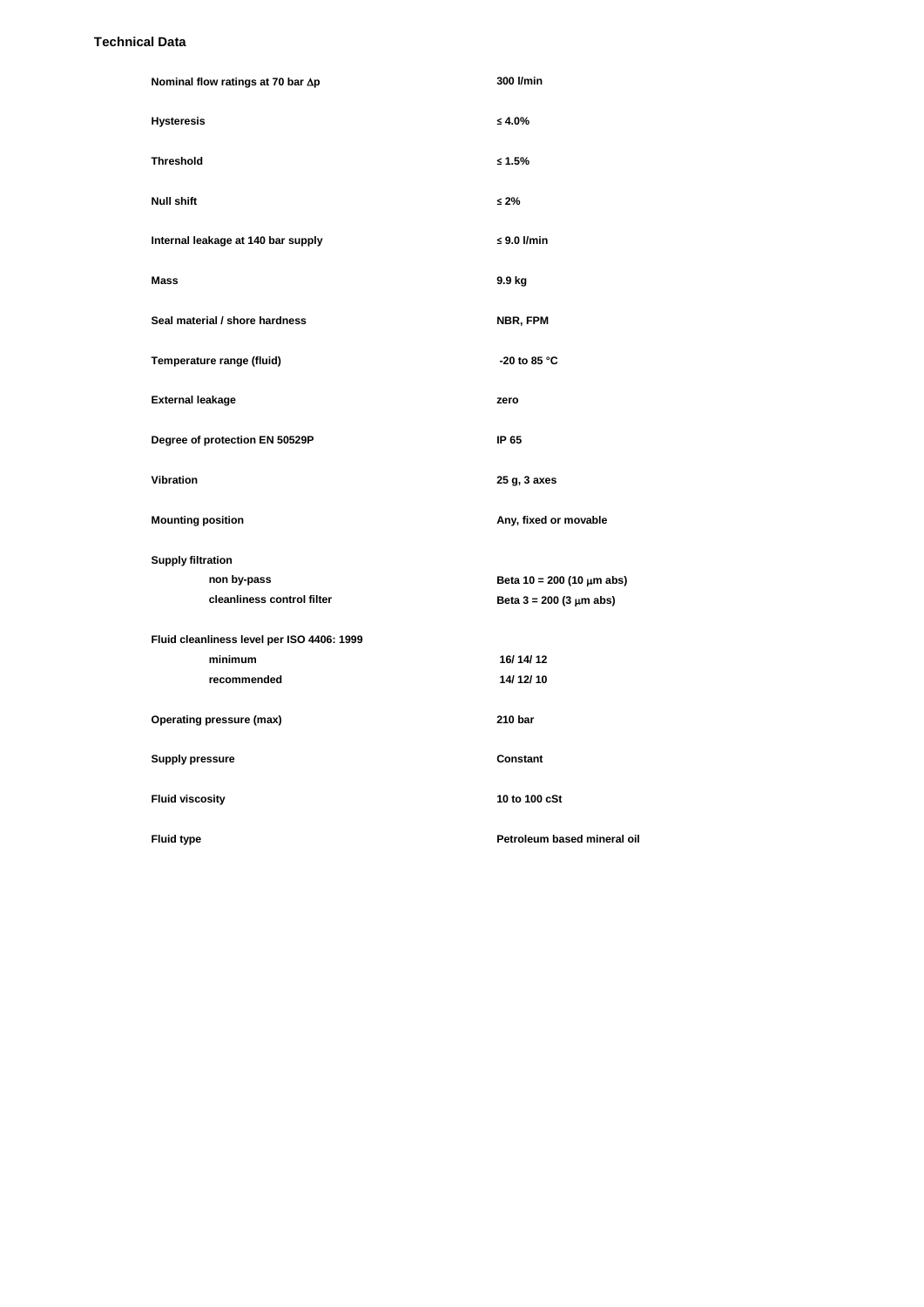

**The diagram shows the maximum controlled flow rate according to the valve pressure drop between ports P & T.**

**The flow tolerance for standard servovalves is ±10% of the rated flow at 100% rated input signal.**

**The rated flow (Qn) is quoted at 70 bar ∆p bar, 100% rated input signal. Lap condition equtes to 1.0% positive lap to 1.0% negative lap per land on standard lap condition units.**





**Typical null leakage charac-teristics, max values shown on page 2.**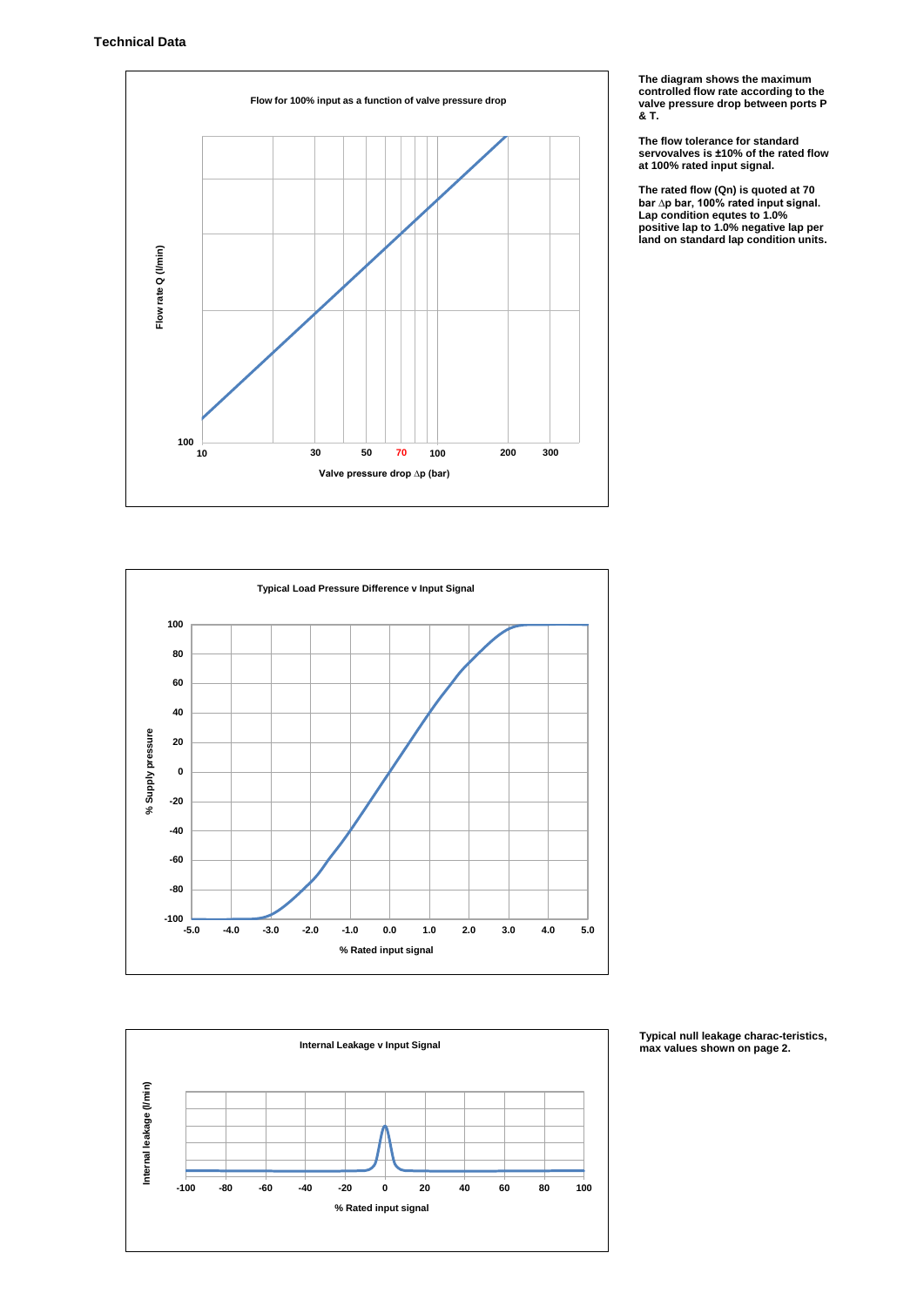## **Electrical Details**



**Output flow polarity**

**Flow in the direction of P » C2, C1 » R when coils connected as shown**

# **Coil options**

| <b>Rated current</b> | Resistance / coil | <b>Series connection</b> |                             | <b>Parallel connection</b> |                             |
|----------------------|-------------------|--------------------------|-----------------------------|----------------------------|-----------------------------|
|                      |                   | Input current            | <b>Effective resistance</b> | Input current              | <b>Effective resistance</b> |
| mA                   | Ω                 | mΑ                       |                             | mΑ                         | Ω                           |
| 20                   | 1200              | 10                       | 2400                        | 20                         | 600                         |
| 60                   | 320               | 30                       | 640                         | 60                         | 160                         |